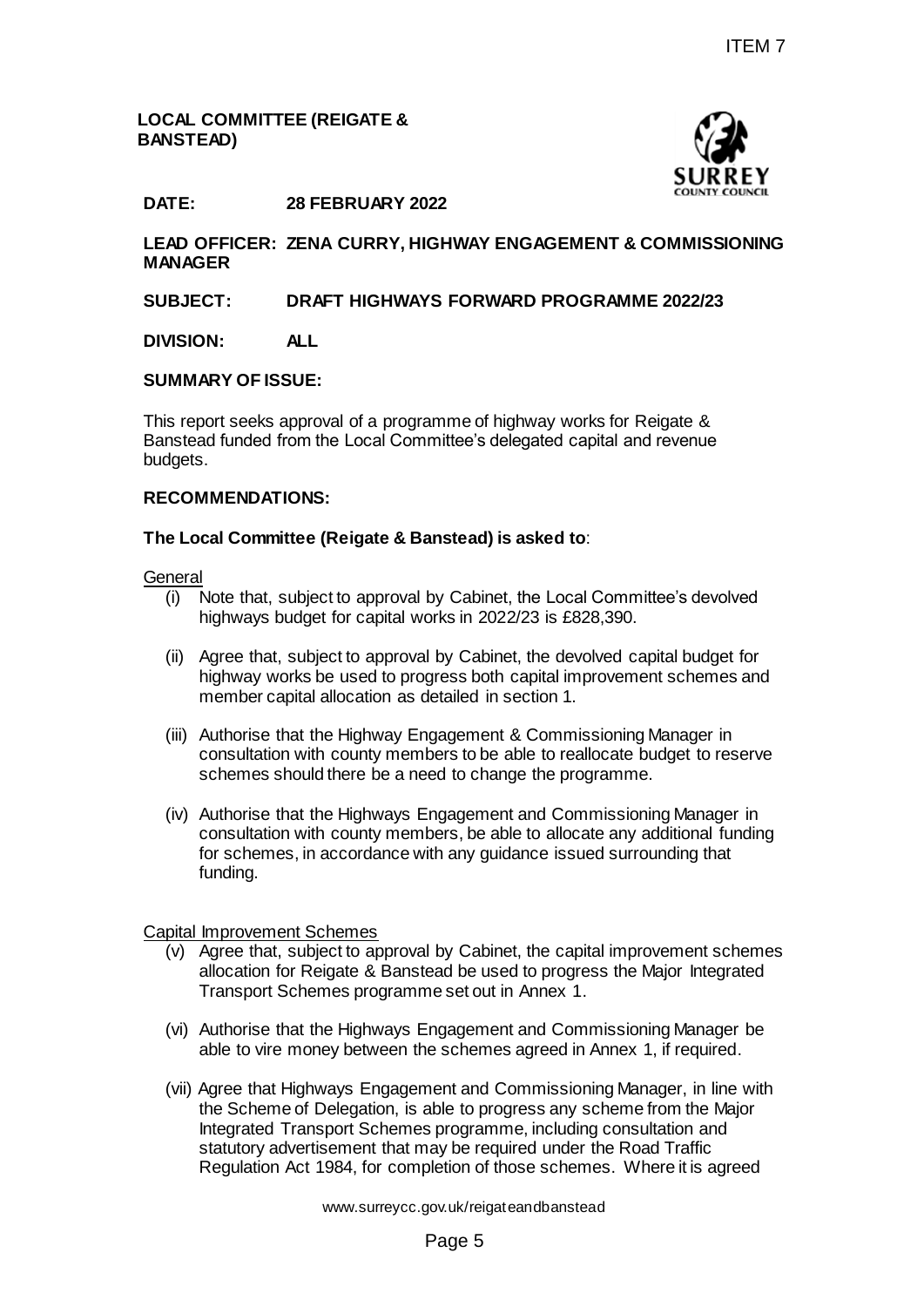that a scheme will not be progressed, this will be reported back to the appropriate county member.

### Member Capital Allocation

(viii) Note that, subject to approval by cabinet, £50,000 is allocated to each divisional member. Up to £15,000 of this could be allocated to minor ITS, or all £50,000 could be used on capital maintenance (recommended option). The schemes are to be proposed by county members in consultation with the Stakeholder Engagement Officer.

Revenue Maintenance

- (ix) Note that the members, subject to approval by Cabinet, will continue to receive a Member Local Highways Fund (revenue) allocation of £7,500 per county member to address highway issues in their division; and
- (x) Agree that each county member allocates £6,000 of their Member Local Highways Fund allocation to be pooled to commission a revenue maintenance gang.
- (xi) Agree that revenue works are to be managed by the Highway Maintenance team on behalf of and in consultation with county members.

## **REASONS FOR RECOMMENDATIONS:**

To agree, subject to approval by Cabinet, a programme of highways works in Reigate & Banstead for 2022/23, funded from budgets available to enable schemes and works to progress.

### **1. INTRODUCTION AND BACKGROUND:**

- 1.1 It is proposed that, subject to approval by Cabinet, Reigate & Banstead receives a devolved capital budget of £328,390 for their top Committee priorities. Each county member will also have £50,000 of county member Capital Allocation, that could have up to £15,000 used for minor ITS or all £50,000 on capital maintenance (recommended option). ITEM 7<br>
that a scheme will not be progressed, the appropriate countly member.<br>
Member Capital Allocation<br>
(wii) Note that, subject to approval by cabine<br>
divisional member. Up to £15,000 or this assume that<br>
all £50,000 c
- 1.2 It is also proposed as per the current approach, subject to approval by Cabinet, that £6,000 of the £7,500 revenue funding that is allocated to each county member could be pooled across members for a cost-effective revenue maintenance gang.
- 1.3 The proposed major ITS Forward Programme for 2022/23 has been prioritised using the County Council's CASEE scoring process (as guidance for members) and is in Annex 1 of this report.
- 1.4 **Capital:** Subject to approval by Cabinet, the Reigate & Banstead Local Committee's budget for capital works for 2022/23 is £828,390 with £328,390 for Committee priorities and £500,000 for county member Capital Allocation.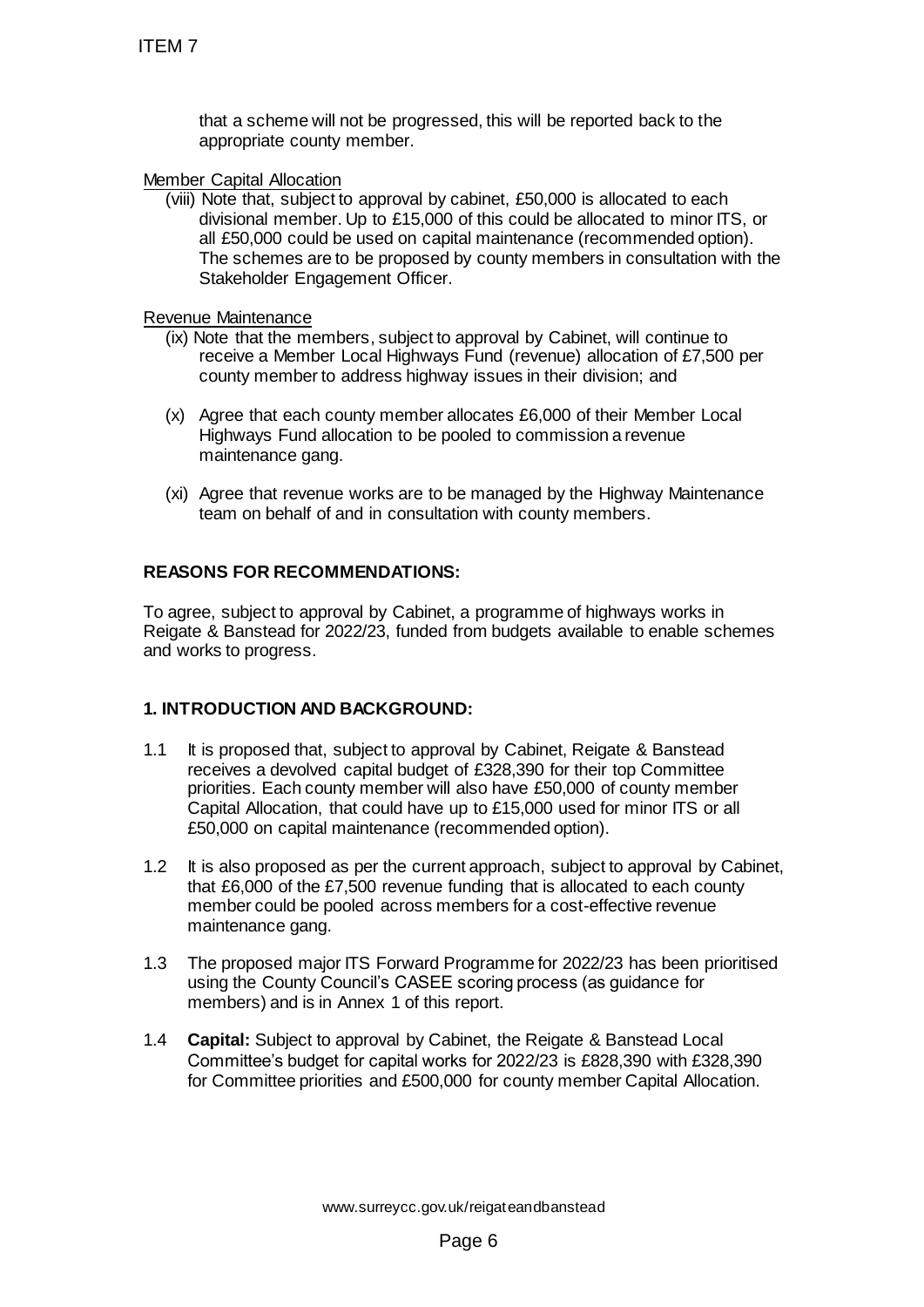- 1.5 The Stakeholder Engagement Officer will assist county members to ensure the best use of the county member Capital Allocation and enable commissioning to the Highway Maintenance team.
- 1.6 **Revenue:** Subject to approval by cabinet, county members will continue to receive an allocation of £7,500 per county member to address maintenance issues in their division.
- 1.7 Table 1 summarises the various funding streams together with the budgets, subject to approval by cabinet, for 2022/23. It also refers to the relevant parts of the report which set out how it is proposed to allocate this funding and the recommendations relating to each funding stream. However, budgets require approval by full council and are therefore subject to change.

|                                                                                                                                                                                                                                                                                                                                                                                                 |                                    |                                       | <b>ITEM7</b>                                   |  |
|-------------------------------------------------------------------------------------------------------------------------------------------------------------------------------------------------------------------------------------------------------------------------------------------------------------------------------------------------------------------------------------------------|------------------------------------|---------------------------------------|------------------------------------------------|--|
| The Stakeholder Engagement Officer will assist county members to ensure the<br>best use of the county member Capital Allocation and enable commissioning to<br>the Highway Maintenance team.<br><b>Revenue:</b> Subject to approval by cabinet, county members will continue to                                                                                                                 |                                    |                                       |                                                |  |
| receive an allocation of £7,500 per county member to address maintenance<br>issues in their division.                                                                                                                                                                                                                                                                                           |                                    |                                       |                                                |  |
| Table 1 summarises the various funding streams together with the budgets,<br>subject to approval by cabinet, for 2022/23. It also refers to the relevant parts<br>of the report which set out how it is proposed to allocate this funding and the<br>recommendations relating to each funding stream. However, budgets require<br>approval by full council and are therefore subject to change. |                                    |                                       |                                                |  |
| <b>Funding Stream</b>                                                                                                                                                                                                                                                                                                                                                                           | Level of<br><b>Funding 2022/23</b> | <b>Relevant sections</b><br>of report | <b>Relevant</b><br>recommendations             |  |
| Committee capital<br>priorities - Major<br><b>Integrated Transport</b><br>Schemes (ITS) - Annex<br>1.                                                                                                                                                                                                                                                                                           | £328,390                           | Paras, $2.1 - 2.5$<br>Annex 1         | (i), (ii), (iii), (iv), (v),<br>(vi) and (vii) |  |
| <b>County Member Capital</b><br>Allocation                                                                                                                                                                                                                                                                                                                                                      | £500,000                           | Paras, 2.6-2.7                        | $(i)$ , $(ii)$ and $(viii)$                    |  |
| Revenue Member Local<br><b>Highways Fund</b>                                                                                                                                                                                                                                                                                                                                                    | £75,000                            | Para, 2.8                             | $(ix), (x)$ and $(xi)$                         |  |
| <b>Total</b>                                                                                                                                                                                                                                                                                                                                                                                    | £903,390                           |                                       |                                                |  |
| Table 1 - Summary of Reigate & Banstead Funding Levels 2022/23<br>It is proposed, subject to approval by Cabinet, that delegated authority be<br>given to the Highway Engagement & Commissioning Manager to enable the<br>highways programme to be delivered in a flexible and timely manner.                                                                                                   |                                    |                                       |                                                |  |
| In addition to the Local Committee's devolved budget, there are Countywide<br>capital budgets which are used to fund major maintenance (Operation<br>Horizon), surface treatment schemes, footway schemes, drainage works and<br>safety barrier schemes.                                                                                                                                        |                                    |                                       |                                                |  |
| 0 Countywide revenue budgets are used to carry out both reactive and routine<br>maintenance works. The maintenance team manages a centrally funded<br>revenue budget to carry out drainage investigation and small repairs locally.                                                                                                                                                             |                                    |                                       |                                                |  |
| 1 The Road Safety Team manages a small Countywide budget to implement<br>small safety schemes which are prioritised by the collision savings they<br>provide. They also hold a small budget for the maintenance of Vehicle<br>Activated Signs and Wig Wag signs at school crossing patrol sites.                                                                                                |                                    |                                       |                                                |  |
| www.surreycc.gov.uk/reigateandbanstead                                                                                                                                                                                                                                                                                                                                                          |                                    |                                       |                                                |  |
| Page 7                                                                                                                                                                                                                                                                                                                                                                                          |                                    |                                       |                                                |  |

### **Table 1 – Summary of Reigate & Banstead Funding Levels 2022/23**

- 1.8 It is proposed, subject to approval by Cabinet, that delegated authority be given to the Highway Engagement & Commissioning Manager to enable the highways programme to be delivered in a flexible and timely manner.
- 1.9 In addition to the Local Committee's devolved budget, there are Countywide capital budgets which are used to fund major maintenance (Operation Horizon), surface treatment schemes, footway schemes, drainage works and safety barrier schemes.
- 1.10 Countywide revenue budgets are used to carry out both reactive and routine maintenance works. The maintenance team manages a centrally funded revenue budget to carry out drainage investigation and small repairs locally.
- 1.11 The Road Safety Team manages a small Countywide budget to implement small safety schemes which are prioritised by the collision savings they provide. They also hold a small budget for the maintenance of Vehicle Activated Signs and Wig Wag signs at school crossing patrol sites.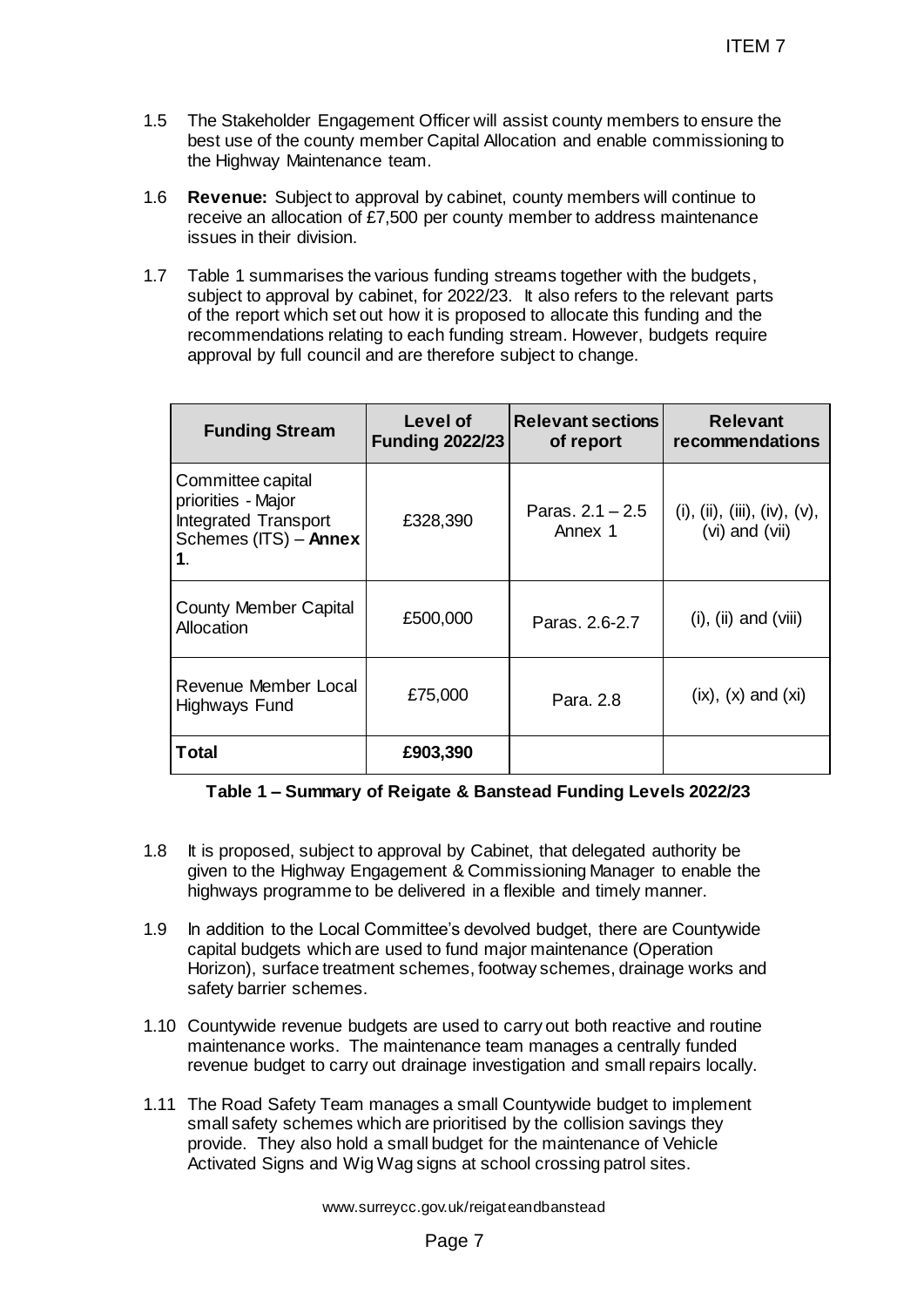- 1.12 It is proposed, subject to approval by Cabinet, that the Road Safety Team have two additional countywide budgets to address the highest priority backlog of Road Safety Outside Schools and Road Safety schemes. Subject to approval by Cabinet, suitable schemes from the current ITS list will be put forward for consideration for this central funding. If a scheme on the Major ITS Forward Programme is prioritised for this Road Safety funding, then it is proposed, subject to approval by cabinet, to progress schemes on the reserve Major ITS list shown in Annex 1. TTEM 7<br>
1.12 It is proposed, subject to approval by Cat<br>
two additional countlywide budgets to add<br>
Road Safety Outside Schools and Road So<br>
by Cabinet, sultable schemes from the consideration<br>
consideration for this centr
- 1.13 Contributions collected from developers through S106 agreements or Community Infrastructure Contributions (CIL) can be used to fund, either wholly or in part, highway improvement schemes which mitigate the impact of developments on the highway network.
- 1.14 This report sets out the proposed programme of highway works for Reigate and Banstead.

# **2. ANALYSIS:**

## **Committee capital priorities - Major Integrated Transport Schemes (ITS)**

- 2.1 The Major Integrated Transport Schemes (ITS) budget aims to improve the highway network for all users, in line with the objectives set out in the Local Transport Plan.
- 2.2 The Major Integrated Transport Schemes (ITS) budget, subject to approval by cabinet, is £328,390 and is to be used to progress capital improvement schemes. If Members chose, for 22/23, this could be used to prioritise maintenance schemes. However, it is proposed that this budget is used to support the Major ITS Forward Programme, subject to approval by cabinet, as shown in Annex 1.
- 2.3 Subject to approval by cabinet, it is proposed to change the Major Integrated Transport Schemes (ITS) Forward Programme from what was previously agreed at the Local Committee meeting held on 1st March 2021. **Annex 1** sets out the proposed ITS forward programme for 2022/23.
- 2.4 It is proposed that the Highways Engagement and Commissioning Manager be able to vire money between the schemes agreed in Annex 1.
- 2.5 It is proposed that the Highways Engagement and Commissioning Manager, in line with the Scheme of Delegation, is able to progress any scheme from the Integrated Transport Schemes programme, including consultation and statutory advertisement that may be required under the Road Traffic Regulation Act 1984, for completion of those schemes. Where it is agreed that a scheme will not be progressed, this will be reported back to the appropriate county member.

### **County Member Capital Allocation**

2.6 The capital maintenance budget is used to carry out capital maintenance works that would not prioritise highly under the Countywide prioritisation process for capital maintenance, but the condition of which are of local concern.

www.surreycc.gov.uk/reigateandbanstead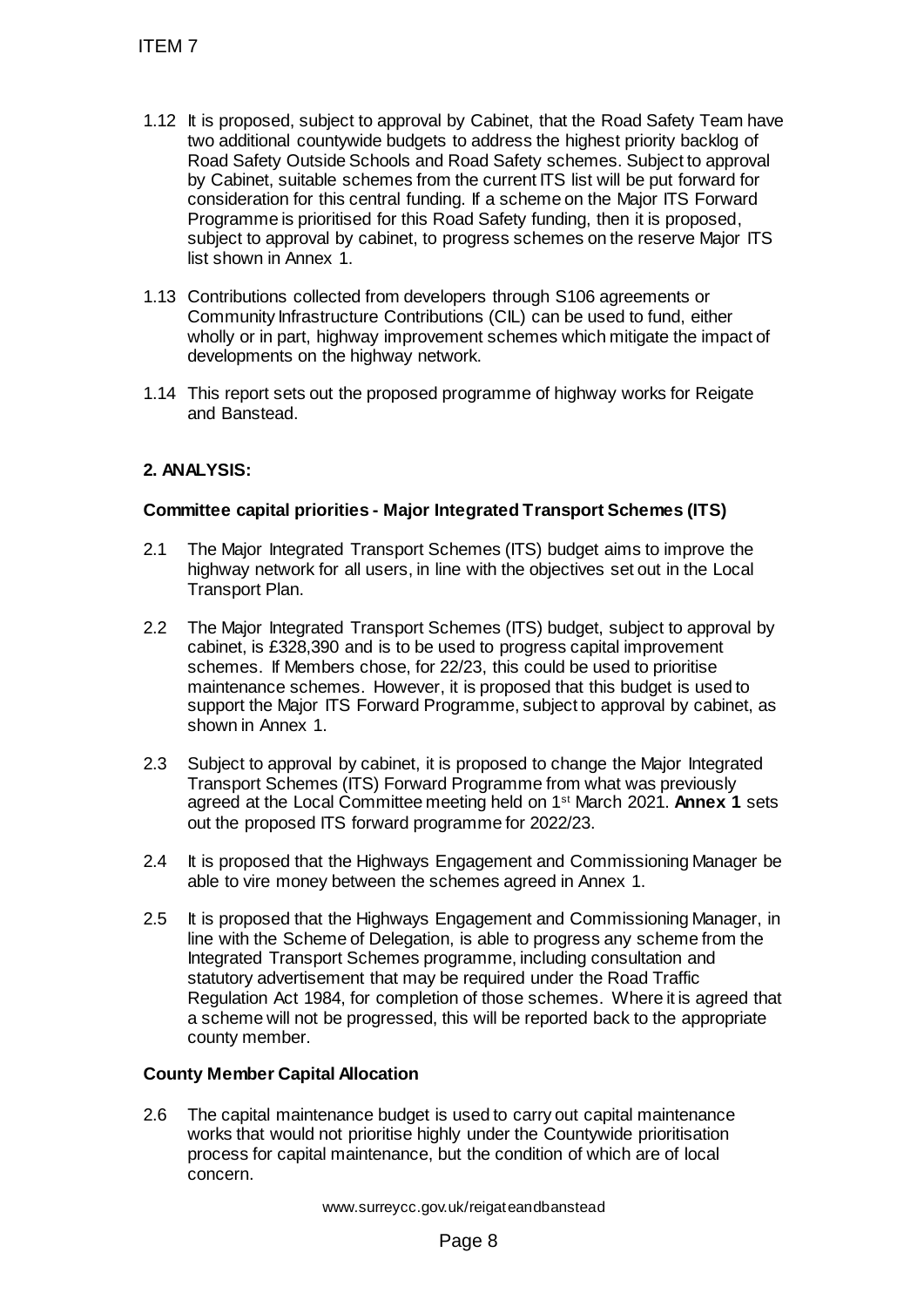2.7 It is proposed, subject to Cabinet approval, that each county member be allocated £50,000 to spend in their divisions, which should be sufficient to progress either one larger or two small capital maintenance schemes. However, subject to cabinet approval, up to £15,000 of the £50,000 available to each divisional member could also be used to fund a minor ITS scheme such as the installation of dropped kerbs. It is proposed that the schemes to be progressed will be identified by the county members in consultation with the Stakeholder Engagement Officer and commissioned to the appropriate team. ITEM 7<br>
at approval, that each county member be<br>
neir divisions, which should be sufficient to<br>
o small capital maintenance schemes.<br>
The color the £5,000 of the £50,000 oraliable<br>
di also be used to fund a minor ITS schem

### **Members Local Highway Fund (Revenue)**

2.8 Members will continue to receive, subject to Cabinet approval, an allocation of £7,500 per county member to address highway issues in their divisions, subject to budget confirmation. It is proposed that the Member Local Highways Fund be managed by the Highway Maintenance team on county members' behalf.

## **3. OPTIONS:**

3.1 The Local Committee is being asked to approve a forward programme of highway works for Reigate & Banstead, subject to approval by cabinet, as set out in this report.

## **4. CONSULTATIONS:**

- 4.1 The proposed Major Integrated Transport Schemes (ITS) Forward Programme has been previously consulted on as part of the approval of the Forward Programme at the Reigate and Banstead Local Committee on 1st March 2021.
- 4.2 Appropriate consultation will be carried out as part of the delivery of the works programme.

# **5. FINANCIAL AND VALUE FOR MONEY IMPLICATIONS:**

- 5.1 The highways budget for Reigate & Banstead for capital works in 2022/23, subject to approval by cabinet is £828,390.
- 5.2 The highways budget for Reigate & Banstead is used to fund works which are a priority to the local community. A number of virements are in place or suggested to enable the budget to be managed, so as to enable the programme to be delivered in a flexible and timely manner.

### **6. EQUALITIES AND DIVERSITY IMPLICATIONS:**

6.1 It is an objective of Surrey Highways to treat all users of the public highway equally and with understanding.

# **7. LOCALISM:**

7.1 The Highways Service is mindful of the localism agenda and engages with the local community as appropriate before proceeding with the construction of any highway scheme.